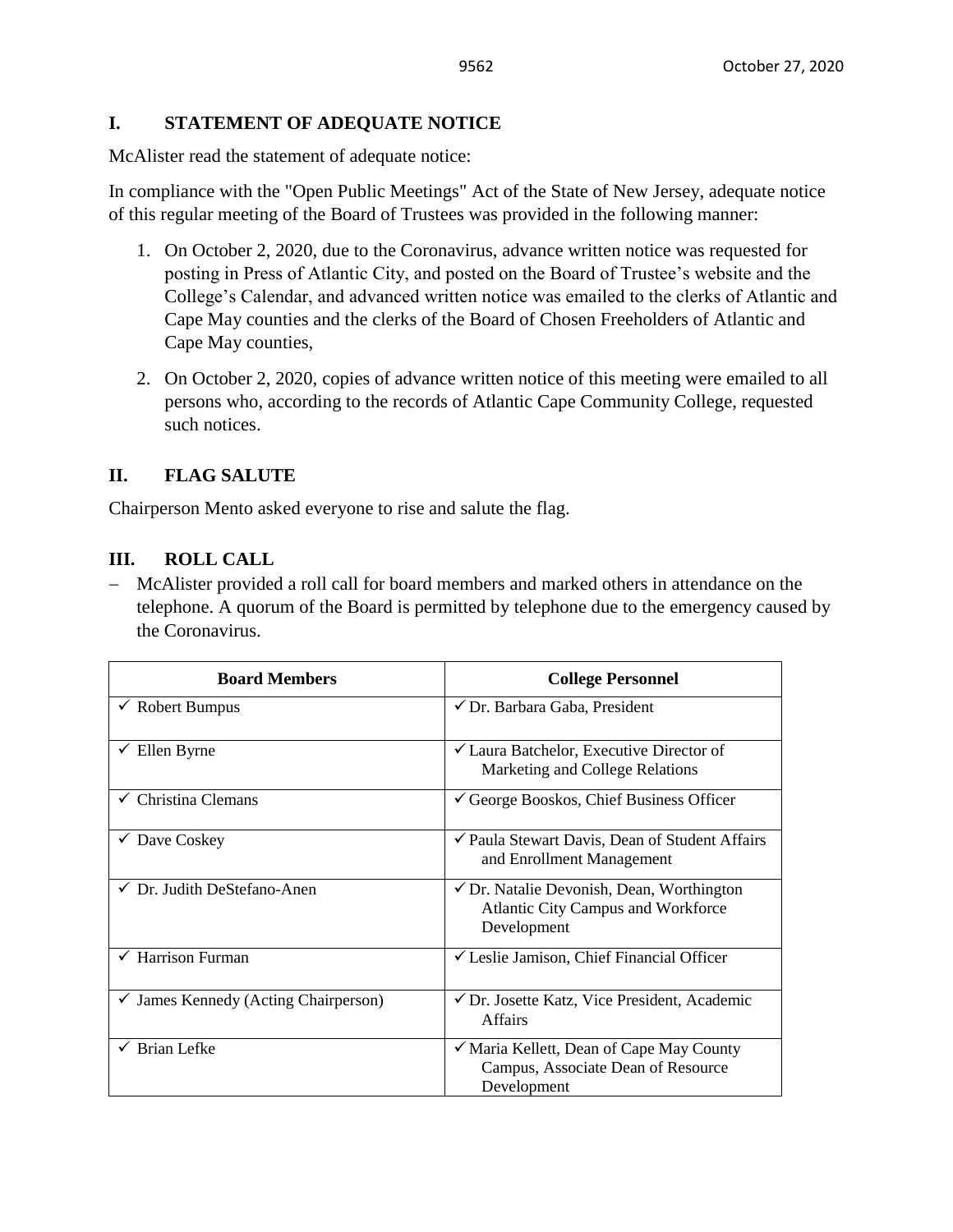| <b>Board Members</b>                                                       | <b>College Personnel</b>                                                                                                         |  |  |
|----------------------------------------------------------------------------|----------------------------------------------------------------------------------------------------------------------------------|--|--|
| X Maria K. Mento                                                           | √ John Piazza, Chief Information Officer                                                                                         |  |  |
| $\checkmark$ Daniel Money (joined at 6:30 PM)                              | √ Jean McAlister, Board Secretary, Chief of<br>Staff, and Dean of Resource Development                                           |  |  |
| $\checkmark$ Valerie Myland                                                | √ Dr. Vanessa O'Brien-McMasters, Dean,<br>Institutional Research, Planning &<br>Effectiveness                                    |  |  |
| √ Donald J. Parker                                                         | √ Mickey Trageser, Executive Director, Human<br>Resources                                                                        |  |  |
| $\checkmark$ Maria Ivette Torres                                           | <b>Legal Counsel</b><br>✓ Lou Greco, Esq., Board Solicitor                                                                       |  |  |
| $\checkmark$ Helen Walsh                                                   |                                                                                                                                  |  |  |
| <b>Public in Attendance</b>                                                |                                                                                                                                  |  |  |
| $\checkmark$ Bonnie Lindaw, Chief Financial Officer,<br>County of Atlantic | $\checkmark$ Rachel Alina                                                                                                        |  |  |
| <b>Faculty and Staff in Attendance</b>                                     |                                                                                                                                  |  |  |
| $\checkmark$ Mark Camma, Professor of Business                             | ✓ Leila Crawford, Associate Professor of<br>English                                                                              |  |  |
| Bill Dougherty, Professor of Computer<br><b>Information Systems</b>        | Gracellen Etherton, Senior Manager, Office<br>of the President / Board of Trustees<br><b>Operations and Resource Development</b> |  |  |
| ✔ Dr. Ron McArthur, Professor of History                                   | √ Maryann McCall, Associate Professor of<br>English                                                                              |  |  |
| √ Donna Marie McElroy, Professor of Social<br>Science                      | √ Stephanie Natale Boianelli, Associate<br>Professor of English                                                                  |  |  |
| √ Caesar Niglio, Master Technician, Student<br>Affairs, ACCCEA             | $\checkmark$ Ed Perkins, Plant Project Manager                                                                                   |  |  |
| √ Heather Peterson, Registrar, ACCCEA                                      | $\checkmark$ Effie Russell, Professor of English                                                                                 |  |  |
| √ Richard Russell, Assistant Professor of<br>English                       | √ Daniel Thoren, Retired Professor of<br>Government and Business Administration                                                  |  |  |

# **IV. CALL TO ORDER**

− Chairperson Kennedy called the meeting to order at 6:05pm on October 27, 2020.

# **V. PRESIDENT'S REPORT**

Dr. Gaba discussed the following:

## **Campus Restart**

− The Health and Safety Committee was created as required by the Office of the Secretary of Higher Education's (OSHE) Return to Work Plans. The committee has been charged with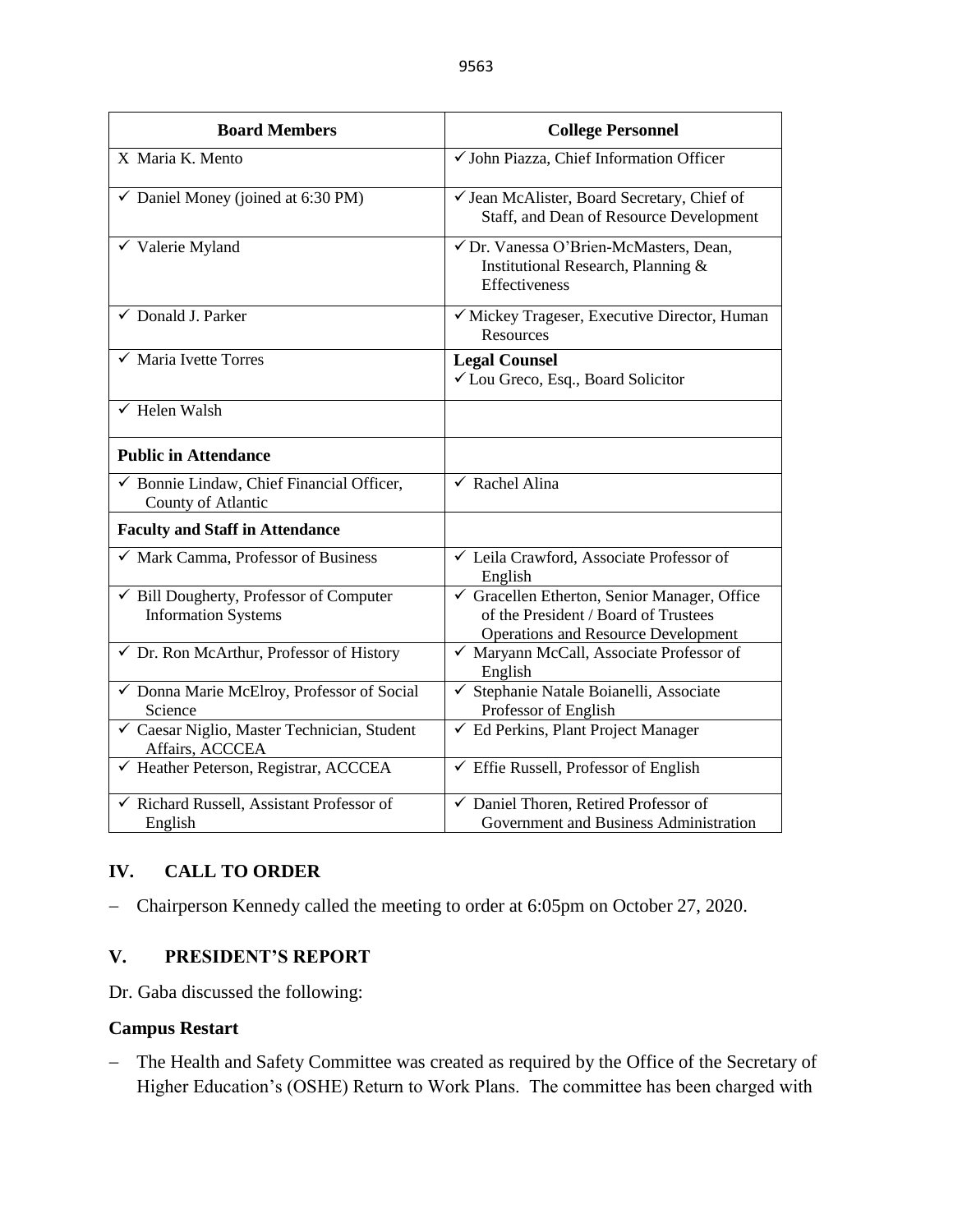reviewing compliance with the college's Return to Campus Plan, evaluating existing protocols, and recommending new protocols for the Spring Semester.

− Student Study Hall space is now available on the Worthington Atlantic City Campus. Rooms 141 and 142 have been temporarily converted into learning space for students who are unable to create quiet space within their homes. Additional space is also available in the cafeteria.

# **Commencement**

− We held a successful Virtual Commencement Ceremony for the Class of 2020 back in June and were in progress for a traditional in-person ceremony in December. However, due to the uncertainty presented by COVID-19, the in-person Commencement scheduled for December 5 has been cancelled.

# **Technology Upgrades**

- − The Atlantic Cape Community College Wireless Upgrade project for all three campuses has been completed. The new wireless infrastructure provides higher bandwidth / performance and allows students, faculty and staff to access the internet seamlessly without the need to continue to authenticate to the wireless system.
- − The IT department is continuing to design and configure the Ellucian Ethos cloud platform. The new platform will provide future data analytics, improved reporting, and the foundation for future Single Sign On capabilities. The project will be complete within the next 3 weeks.
- − Loaner Laptops and Verizon Internet HotSpots continue to be distributed to students for remote distance learning opportunities. The program has been well received by the students.

# **South Jersey STEM & Innovation Partnership**

- − Atlantic Cape is a partner with the newly formed Atlantic City's cohort to the South Jersey STEM & Innovation Partnership (SJSIP), which is a community of collaborative partners seeking to improve science, technology, engineering, and math education and career pathways for people across southern New Jersey. This partnership is focused on providing a STEM pathway for Atlantic City students.
- − Other partners include the Atlantic City School District, Stockton University, Boys and Girls Club of Atlantic City, Our Lady Star of the Sea Regional School, and Ideal Institute of Technology. The industry partners include AtlantiCare, Atlantic City Electric, South Jersey Industries, Exelon Corporation, Ørsted, the Greater Atlantic City Chamber of Commerce, and the Atlantic County Workforce Development Board.

*Secretary's Note-The President's full monthly report is posted on the Board webpage.*

# **Inside the College**

− Dr. Josette Katz presented on the history and significance of the Lindback Distinguished Teaching Award.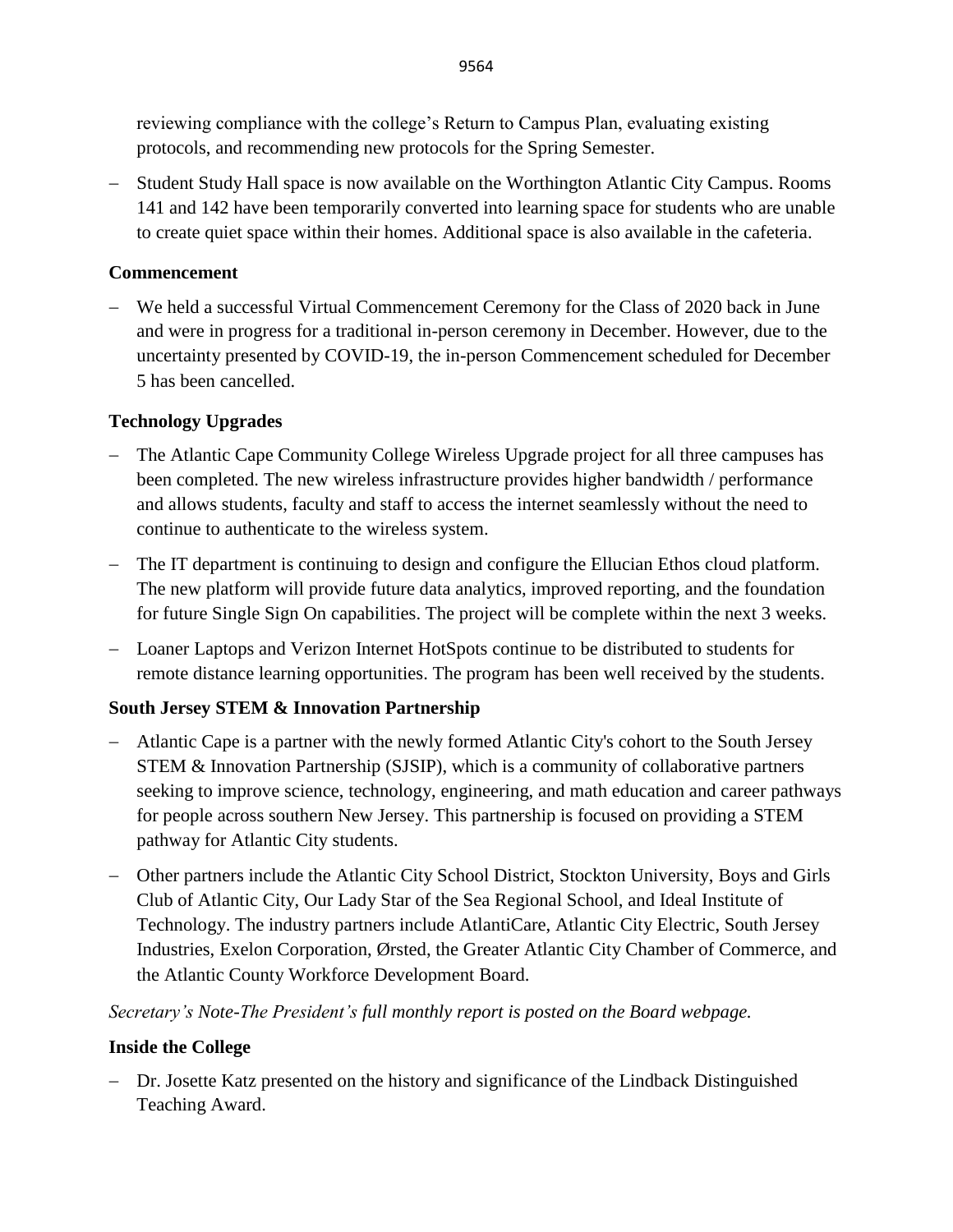## **Res. #37**

# **Recognition of Lindback Distinguished Teaching Award Recipient**

# **Richard Russell, Assistant Professor of English**

To congratulate **Richard Russell** for earning the 2020 Lindback Distinguished Teaching Award.

- − Trustee Torres congratulated Professor Richard Russell for being selected for the 2020 Lindback Distinguished Teaching Award, noting that the award recognizes the impact of Professor Russell's teaching craft on students, promoting cross-communication, imagination, and love of learning.
- − Trustee Parker motioned to approve Resolution #37; Trustee Byrne seconded.

ROLL CALL:

ALL AYES NO NAYS **ABSTENTIONS** 

Motion carried.

- − Professor Richard Russell noted his gratitude to the Board and his colleagues for this recognition. He spoke about how important the college has been throughout his life, the impact that Atlantic Cape professors had on him when he was a student here, and how much teaching at the college means to him.
- − Professor Effie Russell noted that, while not on the selection committee, she is very proud of Professor Russell's accomplishment.
- − Maria Kellett stated that Professor Russell has always been an advocate and supporter of the college, and noted that this award is well-deserved.

# **VI. COMMENTS FROM THE PUBLIC**

- − Chairperson Kennedy called for comments from the public on agenda items.
- None noted.

# **VII. CONSENT RESOLUTONS**

− McAlister read the following consent resolutions.

**Res. #29** Approve: Regular Session Minutes (September 22, 2020)

**Res. #31**

**Personnel Action**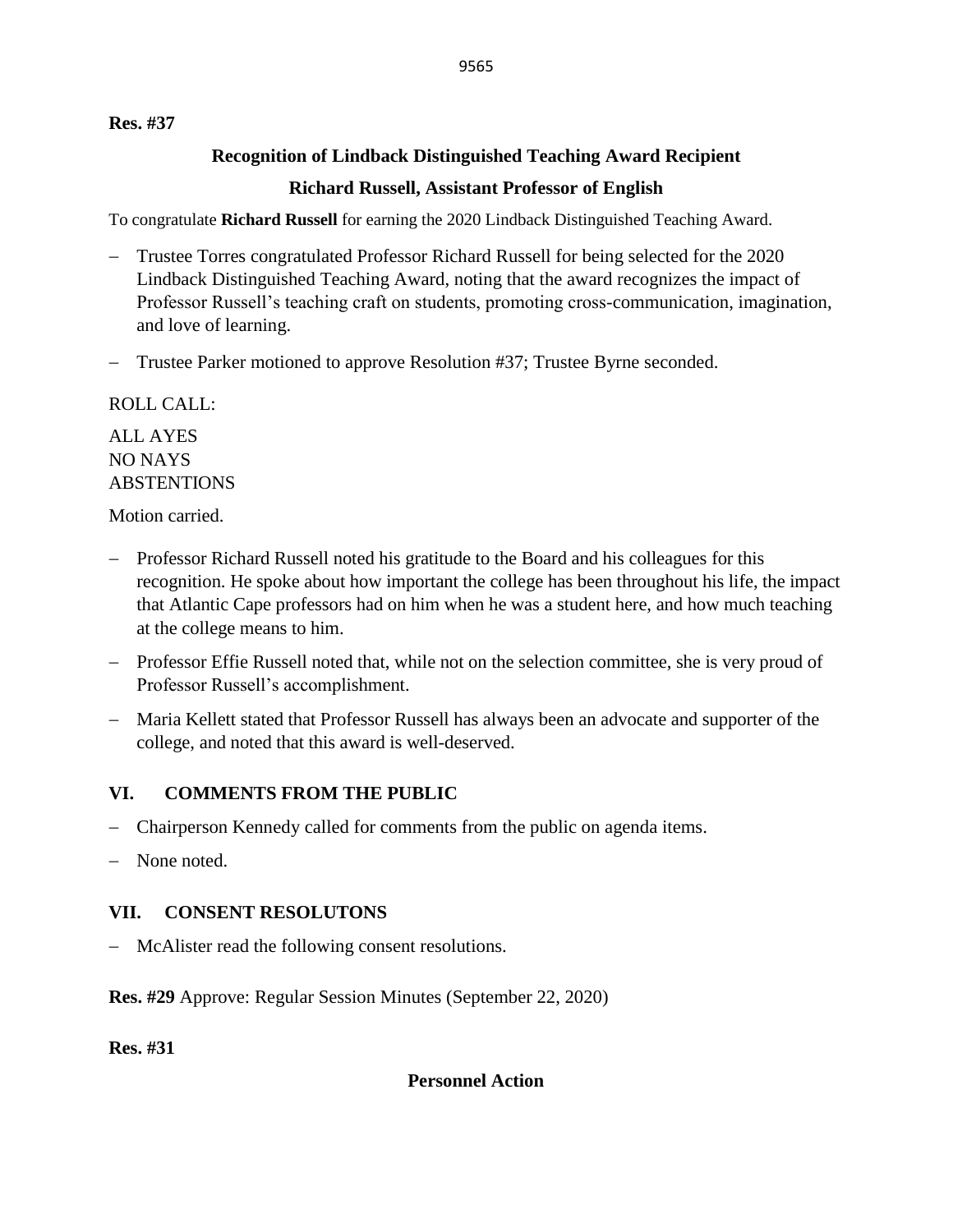*Appointments -* **Dana Barnes**, Senior Nursing Clinical Instructor, at a salary of \$55,967 effective November 9, 2020; **Shara DeBerry**, Temporary Instructional Technology Program Coordinator, at a salary of \$26,800 effective October 28, 2020 (CARES Act Grant Funded); **Najah Jones**, EOF Counselor II, at a salary of \$63,639, effective October 28, 2020 (EOF Grant Funded – 85%); **Lindley Thacker**, Food Buyer Manager, at a salary of \$46,632 effective November 2, 2020; **JaNay Johnson**, Enrollment Services and Admissions Specialist, at a salary of \$38,367, effective October 28, 2020.

#### **Res. #38**

#### **Memorandum of Agreement**

Memorandum of Agreement with the Supportive Staff Association of Atlantic Cape Community College (SSAACCC).

#### **Res. #38A**

#### **Reduction in Force Notice**

Notices of lay off to select members of SSAACCC*.*

#### **Res. #39**

#### **Reinstatement of Faculty Promotions Salary Increases**

Reinstatement of Faculty Promotions Salary Increases retroactive to August 31, 2020.

**Shirley Shields**, promoted from Associate Professor, ESL to Professor, ESL, effective August 31, 2020 with a salary increase from \$66,812 to \$75,335.

**Gwen McIntyre**, promoted from Associate Professor, ESL to Professor, ESL, effective August 31, 2020 with a salary increase from \$66,712 to \$75,335.

**Donna Marie McElroy**, promoted from Associate Professor, Social Science to Professor, Social Science, effective August 31, 2020 with a salary increase from \$67,596 to \$75,335.

**Michael Bolicki**, promoted from Associate Professor, Education to Professor, Education, effective August 31, 2020 with a salary increase from \$67,596 to \$75,335.

**Al Jou**, promoted from Associate Professor, Mathematics to Professor, Mathematics, effective August 31, 2020 with a salary increase from \$67,596 to \$75,335.

**Beth Sanders-Rabinowitz**, promoted from Assistant Professor, Social Science to Associate Professor, Social Science, effective August 31, 2020 with a salary increase from \$62,415 to \$66,557.

**Bojan Zilovic**, promoted from Assistant Professor, CIS to Associate Professor, CIS, effective August 31, 2020 with a salary increase from \$62,387 to \$66,816.

**Laurie Lemons**, promoted from Assistant Professor, Chemistry to Associate Professor, Chemistry, effective August 31, 2020 with a salary increase from \$61,640 to \$66,016.

**Zhe June Xu**, promoted from Assistant Professor, Biology to Associate Professor, Biology, effective August 31, 2020 with a salary increase from \$61,620 to \$65,995.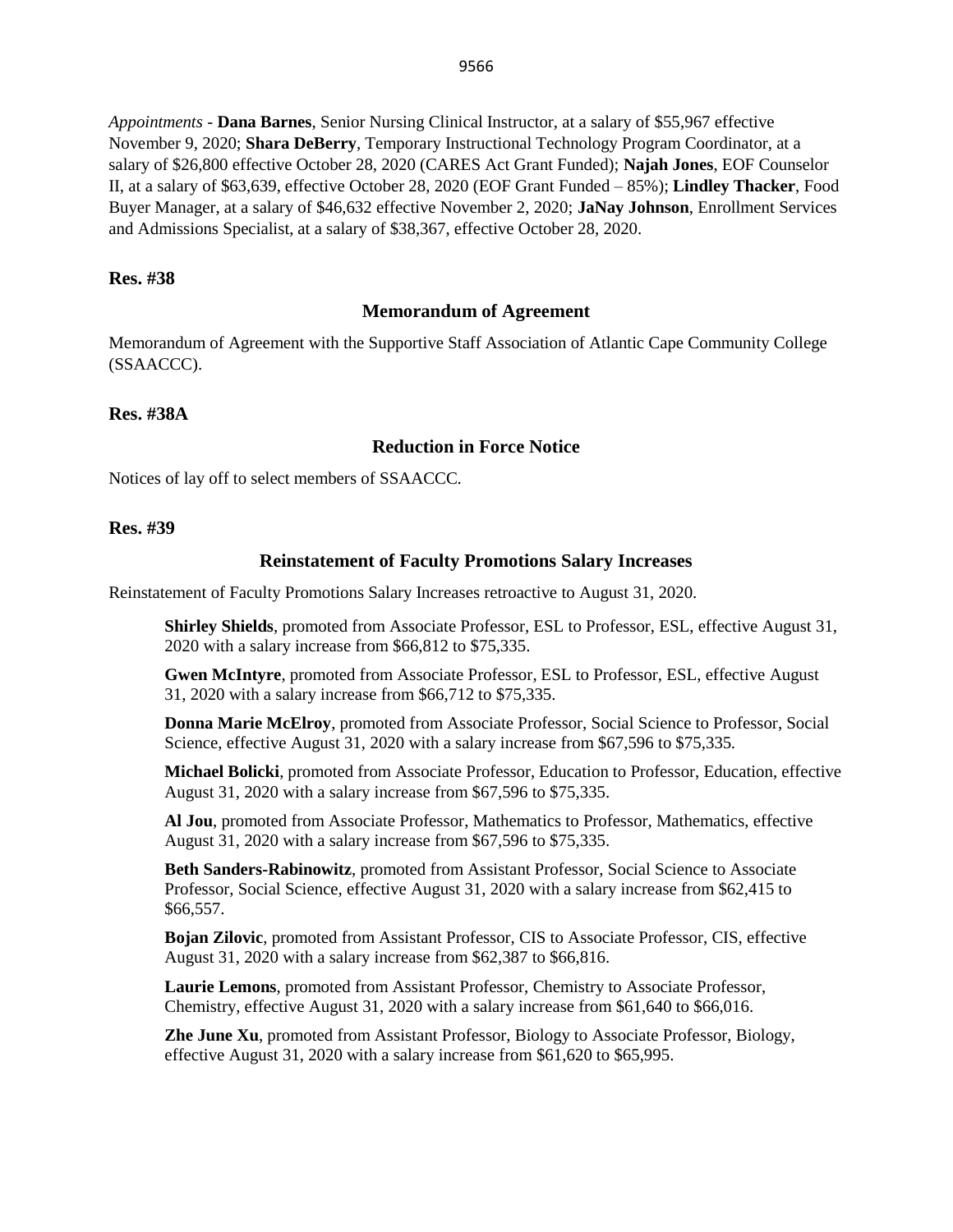# **Policy Updates**

# Policy No. 205 *Intercollegiate and Intramural Athletics* Policy No. 207 *Student Publications*

Reaffirmation of Policy No. 205 *Intercollegiate and Intramural Athletics* with minor changes, and removal of Policy No. 207 *Student Publications*.

**Award of Bids**

**Res. #32**

| <b>Number</b>      | <b>Item and Vendor Information</b>                                                    | <b>Amount</b> |
|--------------------|---------------------------------------------------------------------------------------|---------------|
| <b>Bid 1860</b>    | New Public Safety Building                                                            | \$612,000.00  |
|                    | Chapter 12 Funded                                                                     |               |
|                    | Ogren Construction Company, Inc.<br>Vineland, NJ                                      |               |
| <b>Bid Ex. 882</b> | Network, Communications, and Control Infrastructure<br>for New Public Safety Building | \$44,200.00   |
|                    | Chapter 12 Funded                                                                     |               |
|                    | <b>Tricomm Services Corporation</b><br>Moorestown, NJ                                 |               |
| <b>Bid Ex. 885</b> | Fire Alarm System and Command Center Controls for<br>New Public Safety Building       | \$92,990.00   |
|                    | Chapter 12 Funded                                                                     |               |
|                    | Johnson Controls / Simplex<br>Horsham, PA                                             |               |
| Bid Ex. 884        | Ultraviolet Lighting Air Filtration Project                                           | \$370,000.00  |
|                    | Pending Coronavirus Relief Fund (Grant Funding)                                       |               |
|                    | Honeywell<br>Mount Laurel, NJ                                                         |               |
| <b>RFP 234</b>     | <b>Surveillance Security System</b>                                                   | \$375,728.04  |
|                    | Chapter 12 Funded                                                                     |               |
|                    | Ocean Computer Group<br>Matawan, NJ                                                   |               |

Total \$1,494,918.04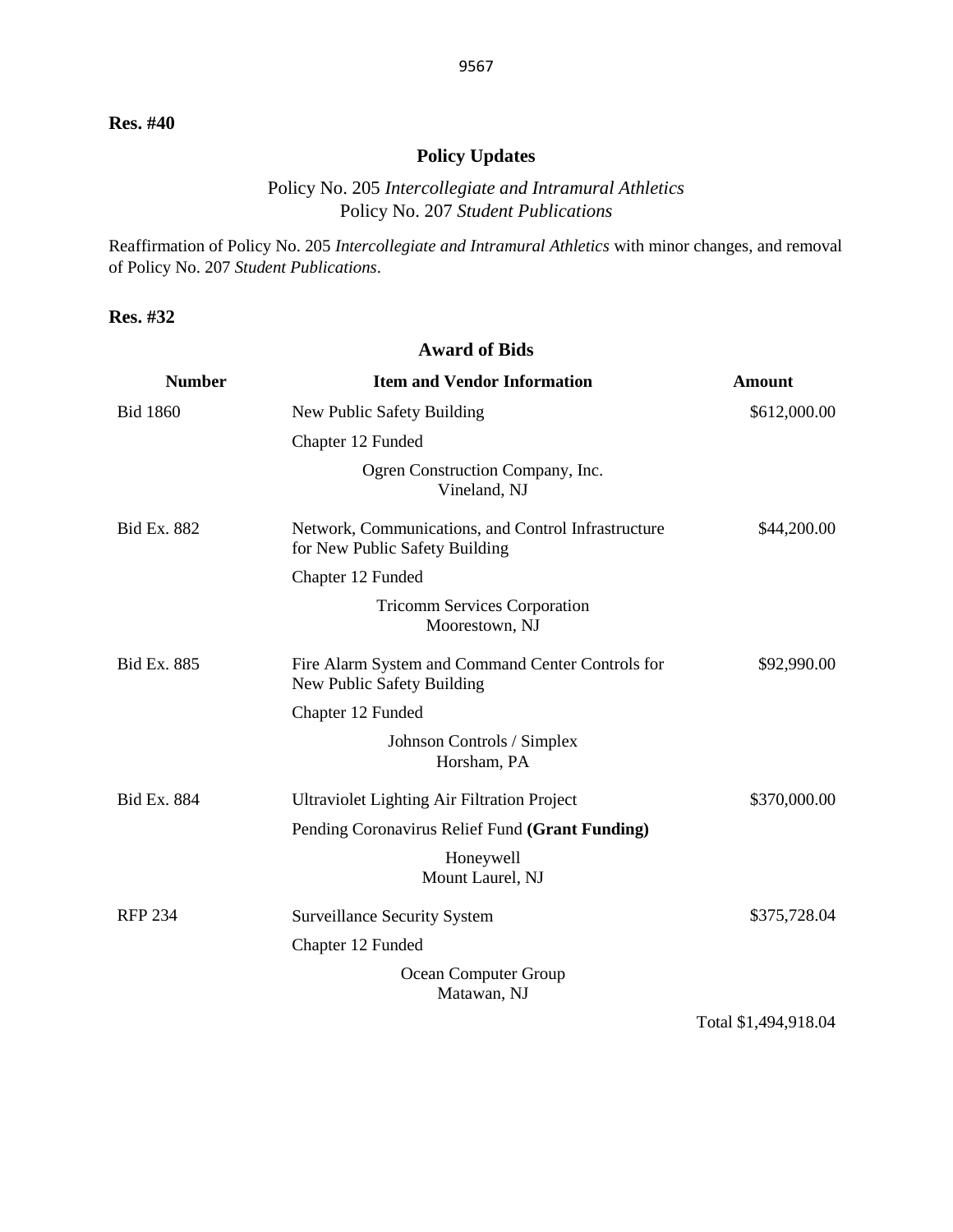#### **Res. #33**

### **Resolution Authorizing the Award of a Contract for Ashley Foods**

To award of a contract for Ashley Food to provide culinary food items as needed for class instruction for the sum in excess of \$17,500.00.

### **Res. #33A**

### **Resolution Authorizing the Award of a Contract for B.F. Mazzeo Fruit & Produce**

To award of a contract for B.F. Mazzeo to provide culinary food items as needed for class instruction for the sum in excess of \$17,500.00.

### **Res. #33B**

### **Resolution Authorizing the Award of a Contract for US Food Service**

To award of a contract for B.F. Mazzeo to provide culinary food items as needed for class instruction for the sum in excess of \$17,500.00.

### **Res. #117 Rev.**

### **CARES ACT Governor's Emergency Education Relief Fund (GEERF)**

To accept an allocation of \$500,373 from the Office of the Secretary of Higher Education (OSHE) for the Governor's Emergency Education Relief Fund (GEERF).

#### **Res. #34**

### **Ellucian Progress, Accomplishment, Thriving, Hope (PATH) Grant**

To submit an application to Ellucian, requesting a PATH grant of \$20,000 to provide scholarships in the range of \$500 to \$2,000 to students experiencing economic hardship due to the COVID-19 pandemic.

### **Res. #35**

#### **MDRC Institutional Transformation Project**

To accept \$10,000 in funding from the MDRC to offset costs related to participation in the Institutional Transformation Project.

**Res. #41** Executive Session

− Trustee Walsh motioned to approve consent resolutions; Trustee Myland seconded.

ROLL CALL:

ALL AYES NO NAYS ABSTENTIONS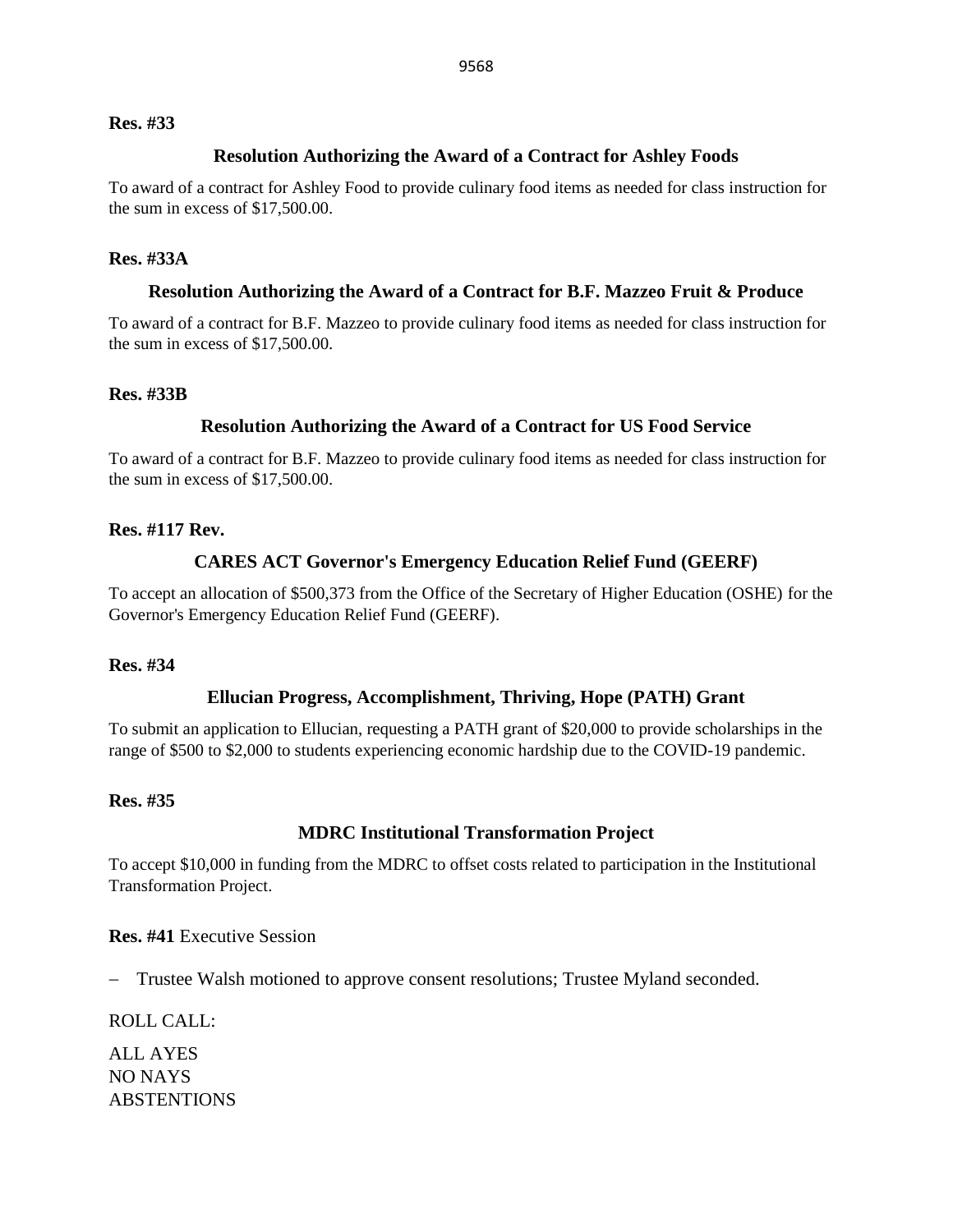Motion carried.

## **VIII. BUDGET REPORT**

Trustee Byrne reported under Resolution #2 and Res. #30 – Regular Resolutions.

# **IX. REGULAR RESOLUTIONS**

**Res. #2** FY20 Draft Financial Statement for twelve months ended June 30, 2020 as of October 13, 2020.

Trustee Byrne stated the following:

- − As of this draft report, the College has earned 99.28% of budgeted revenues and expensed 95.07% of budgeted expenses. There are no major changes from last month's draft. The PERS year-end adjustment is not complete, as the State has not yet published the PERS Employer Billing. Management expects that there will be a positive net margin for FY20. The final net margin will be dependent on the closing entries and audit. The auditors controls test work has begun.
- − Trustee Torres motioned to approve Resolution #2; Trustee Parker seconded.

ROLL CALL: ALL AYES NO NAYS NO ABSTENTIONS Motion carried.

**Res. #30** FY21 Financial Statement for three months ended September 30, 2020.

Trustee Byrne stated the following:

- − As of September 30, 2020, the College has earned 39.26% of budgeted revenues and expended 26.81% of budgeted expenditures. FY21 Summer enrollment is above the budgeted goal by 6.14%, however Fall enrollment is below the budgeted goal by (-9.35%). Cumulative Summer and Fall tuition and fee revenue is nearly (-\$900,000) below budget. In addition, State appropriations are at 12.5%, reflecting the 50% reduction for the first quarter of FY21. State appropriations have been restored to level funding for the last nine months of the fiscal year. The College has implemented strategies to help mitigate these revenue shortfalls and will be closely monitoring budget to actual activity.
- − Trustee Parker motioned to approve Resolution #30, Trustee Myland seconded.

ROLL CALL: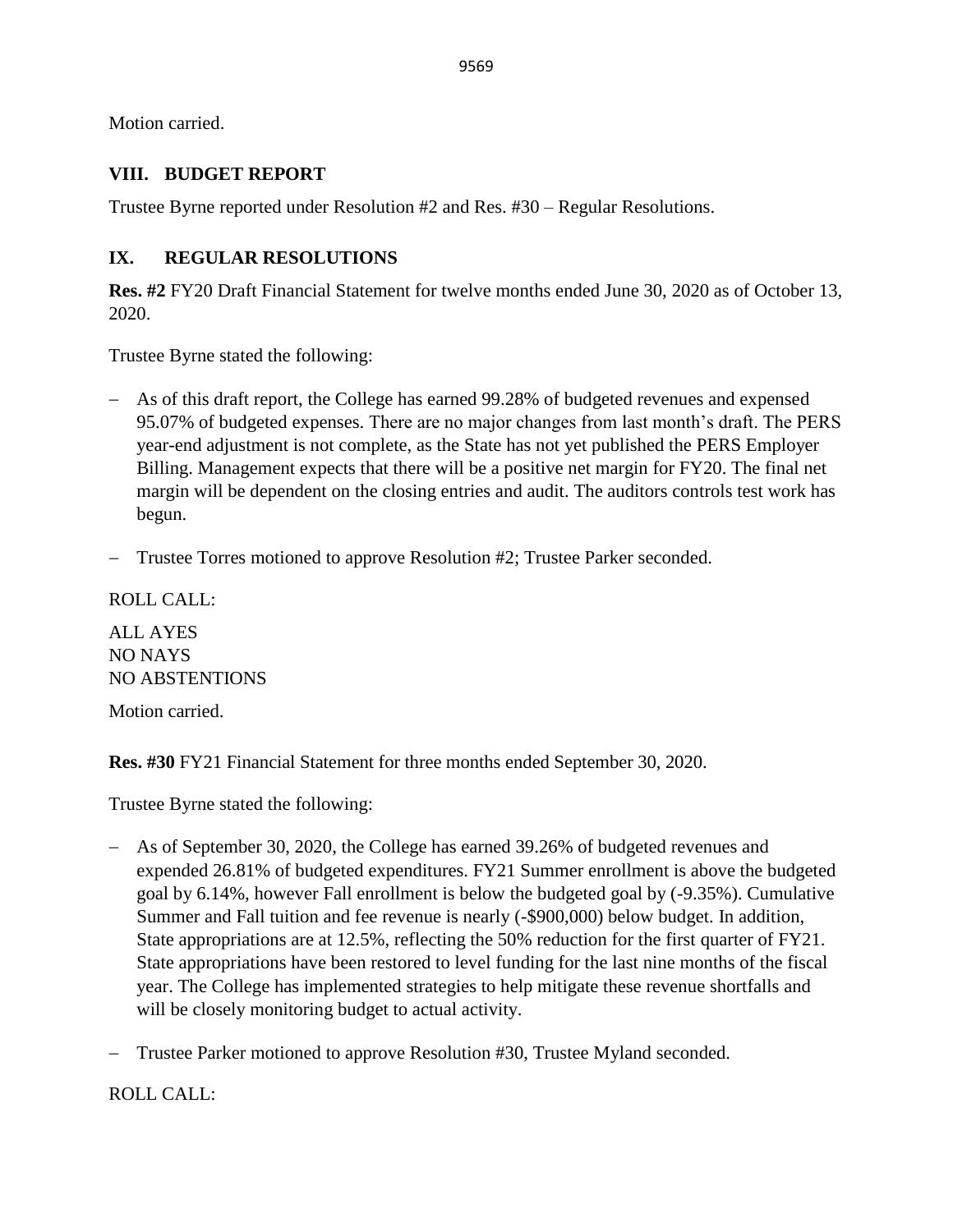# ALL AYES NO NAYS NO ABSTENTIONS Motion carried.

### **Res. #31A**

### **Retirement of Kim Oliveto, Office Coordinator, ITS**

To acknowledge the retirement of **Kim Oliveto**, Office Coordinator, ITS, effective December 1, 2020.

#### **Res. #31B**

### **Retirement Shirley Shields, Professor of English as a Second Language**

To acknowledge the retirement of Shirley Shields, Professor, ESL, effective December 31, 2020.

#### **Res. #31C**

### **Retirement of Ronald McArthur, Professor of History**

To acknowledge the retirement of Ronald McArthur, Professor, Arts & Humanities, effective June 30, 2021.

#### **Res. #31D**

## **Retirement of Anita Polanco, Assistant Director, Center for Student Success and Director, Educational Opportunity Fund (EOF)**

To acknowledge the retirement of Anita Polanco, Assistant Director, Center for Student Success and Director, Educational Opportunity Fund (EOF).

− Trustee Walsh motioned to approve Resolution #31A-D; Trustee Parker seconded.

ROLL CALL:

ALL AYES NO NAYS ABSTENTIONS

Motion carried.

- − Trustee Torres noted that these four retirees represent 120 years of distinguished service to the college and our students. Trustee Torres thanked each retiree on behalf of the Board of Trustees for the difference in the lives of our students.
- − Professor McArthur spoke about his appreciation for the college and his colleagues throughout his many years at Atlantic Cape.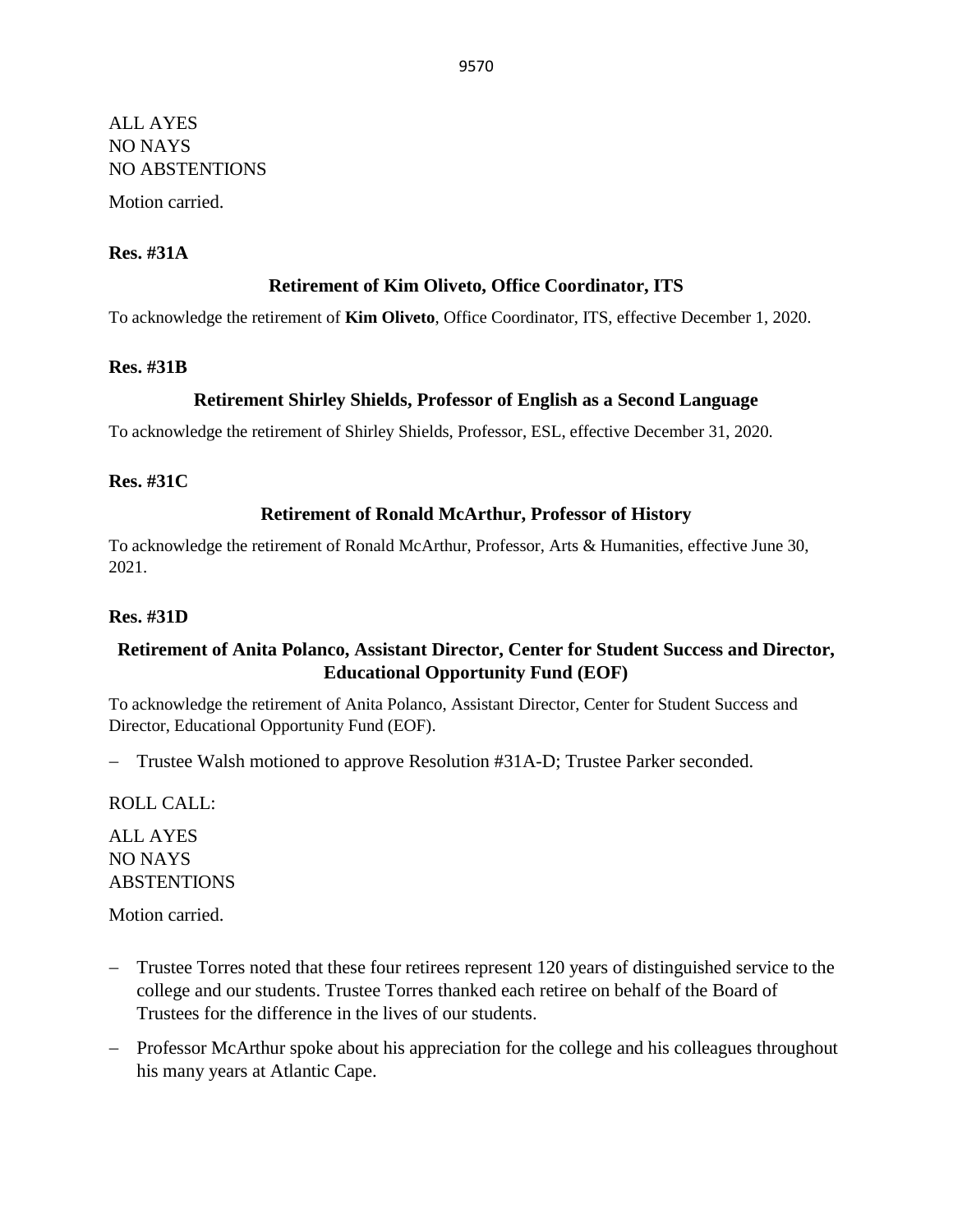**Res. #36**

## **Professor Daniel Thoren, Professor Emeritus Status**

To grant **Daniel Thoren** the rank of Professor Emeritus, with all the rights and privileges pertaining thereto.

− Trustee Walsh motioned to approve Resolution #36; Trustee Parker seconded.

ROLL CALL:

ALL AYES NO NAYS ABSTENTIONS

Motion carried.

− Professor Emeritus Thoren thanked the Board of Trustees for conferring this honor, and thanked the faculty, Dr. Gaba, and Dr. Katz for their support. He noted his appreciation for the kind words and for the honor of being conferred the rank of Professor Emeritus.

# **X. COMMITTEE REPORTS**

PERSONNEL AND BOARD DEVELOPMENT

− There was no report under the Cunningham-Ruiz Bill.

# **XI. FOUNDATION REPORT**

- − Trustee Myland report on behalf of the Foundation.
- − The Foundation was due to hold the annual Scramble 'Fore' Scholarships Golf Tournament at its rescheduled date of October 29. Unfortunately, due to inclement weather, it is cancelled. Thanks to the generosity of the Mullock family, all sponsors/players will receive complimentary tickets to play golf any time this year.
- − Many thanks for the 120 golfers and 30 very generous sponsors, including our presenting sponsors, Cape May National Golf Club, IBEW Local 351, Crest Wealth Management, Ameriprise Financial Services, McMahon Insurance Company, Ocean First Bank, Chris Clemans Sotheby's International Realty, and many more.
- − Tickets for raffle prizes and the 50/50 raffle are currently on sale, and can be purchased at [atlantic.edu/golf.](file://///summit.ds.atlantic.edu/share/President/Board%20of%20Trustees%20(BOT)/BOT/Board%20Packet/FY%202021/November/atlantic.edu/golf) Anyone can purchase tickets, and the drawing will be held on October 29.

# **XII. NEW JERSEY COUNCIL OF COUNTY COLLEGES (NJCCC)**

− Dr. Gaba reported the following: